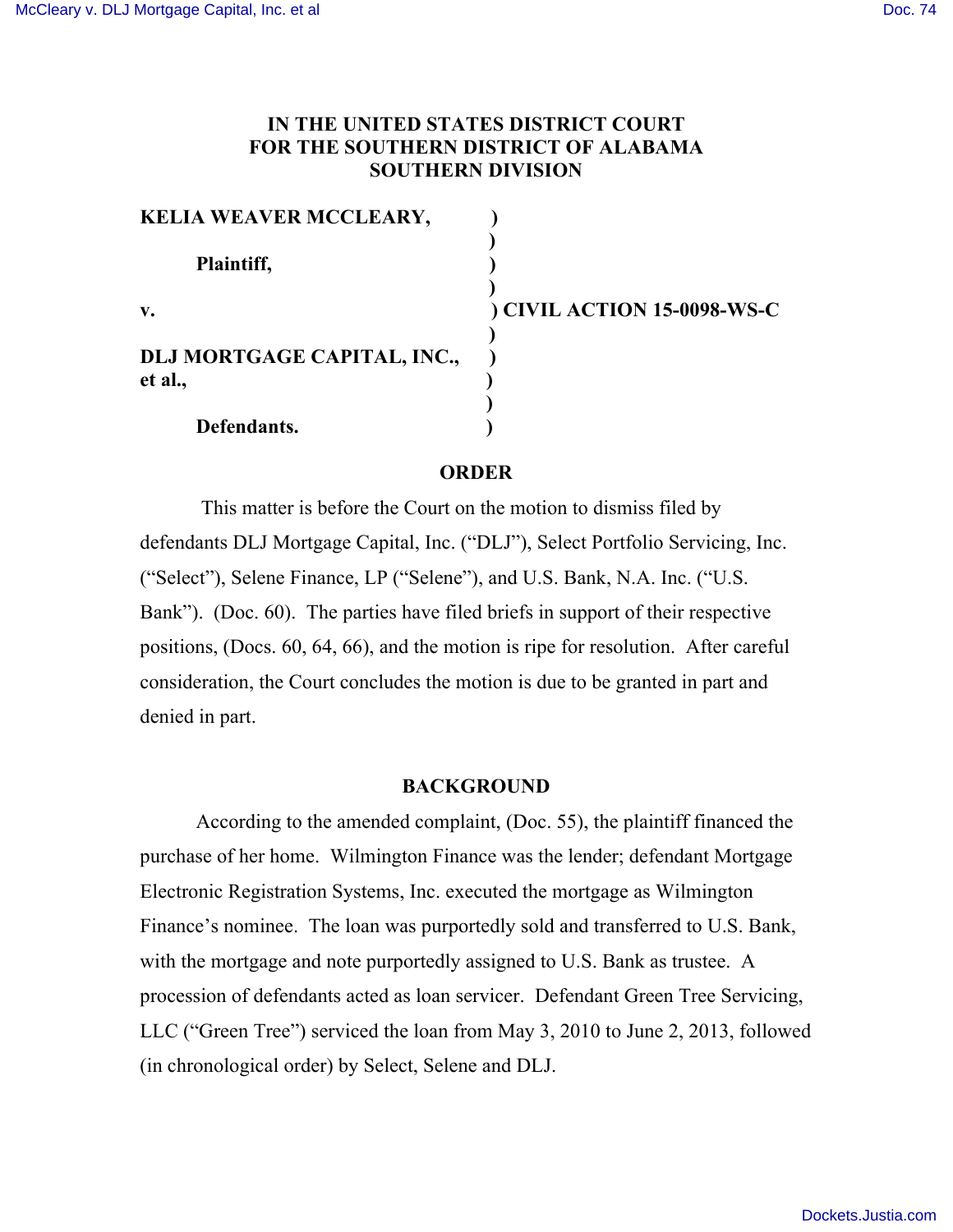The amended complaint lists fourteen counts. The movants seek dismissal of seven of them:

- Count One negligence
- Count Two wantonness
- Count Three unjust enrichment
- Count Four wrongful foreclosure
- Count Five slander of title
- Count Seven fraud
- Count Fourteen claim for declaratory relief

## **DISCUSSION**

#### **I. Negligence and Wantonness.**

Count One alleges that the servicer defendants, including Green Tree, negligently: (1) serviced the loan; (2) attempted to collect sums not owed by the plaintiff; (3) caused her property insurance to be canceled; (4) defaulted the plaintiff; (5) attempted a foreclosure sale; (6) failed to ensure that information disseminated to third parties was maximally accurate; (7) failed to train their employees properly on the thorough investigation of disputed accounts; (8) failed to train and/or supervise their employees and agents properly on handling her loan account; and (9) failed to remove adverse reporting once she disputed it. (Doc. 55 at 9-10). Count Two alleges that the same defendants were wanton in these respects. (*Id*. at 10-11).

The movants first deny the viability of a claim for negligent or wanton loan servicing. (Doc. 58 at 6-7). As the Court has noted, "[r]ecent federal precedent interpreting Alabama law has uniformly found that no cause of action for negligent or wanton servicing of a mortgage account exists under Alabama law, at least in the absence of personal injury or property damage …." *Selman v. CitiMortgage, Inc*., 2013 WL 838193 at \*5 (S.D. Ala. 2013). Moreover, "[t]he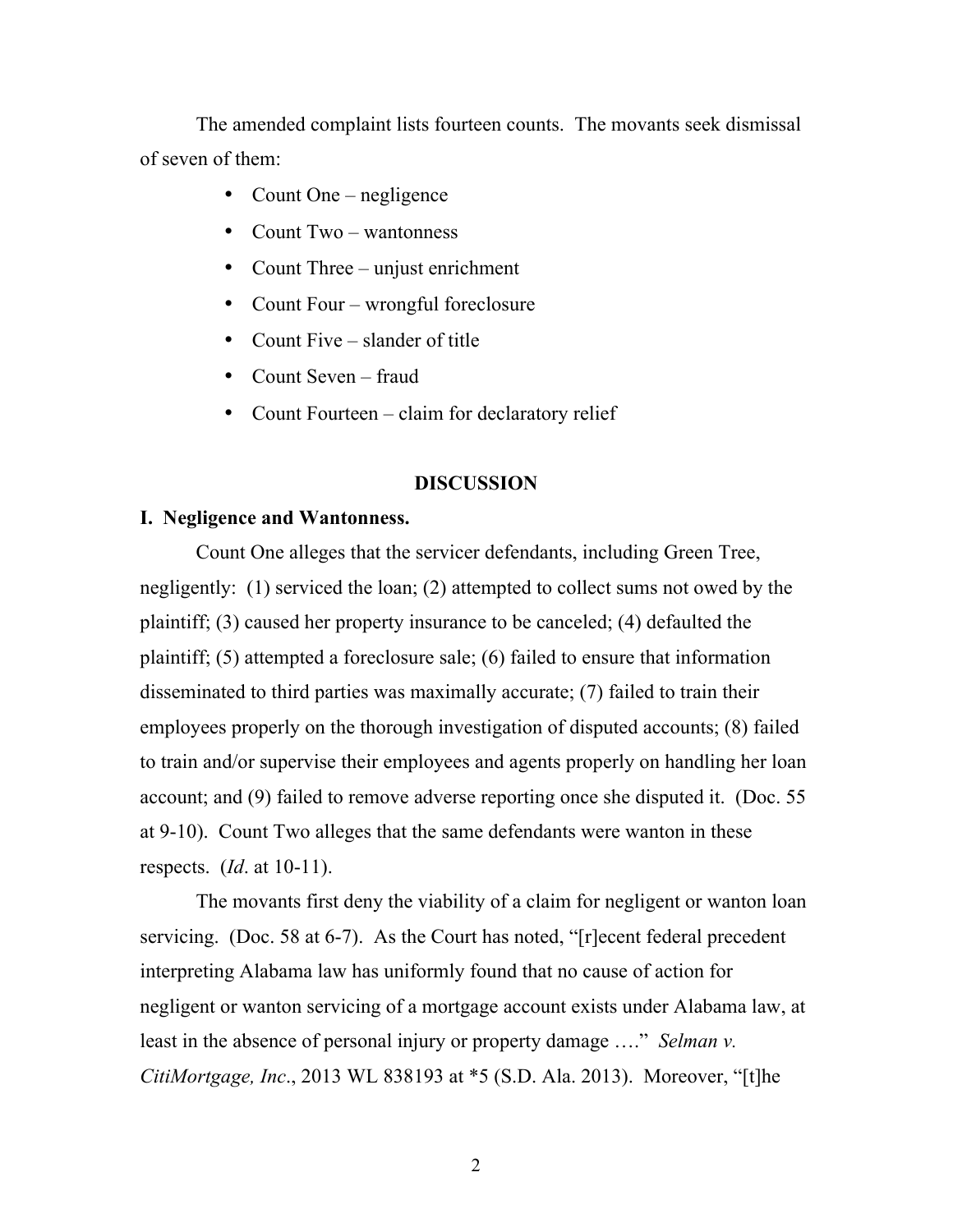Court agrees with these decisions' construction of Alabama law, and particularly their emphasis that the mortgage servicing obligations at issue here are a creature of contract, not of tort, and stem from the underlying mortgage and promissory note executed by the parties, rather than a duty of reasonable care generally owed to the public." *Id*. at \*6. Therefore, "[t]hese claims fail as a matter of law." *Id*. at \*5; *accord Quinn v. Deutsche Bank National Trust Co*., 2014 WL 977632 at \*6-7 (S.D. Ala. 2014).

To the extent Counts One and Two attempt to assert claims for negligent or wanton loan servicing, then, the motion to dismiss is due to be granted. Unfortunately, the movants have not undertaken to demonstrate that the entirety of Counts One and Two is captured by the foregoing rule. For example, the movants have neither argued nor attempted to show that negligent or wanton failure to train constitutes negligent or wanton loan servicing for purposes of the rule. The parameters of the movants' legal victory thus remain indeterminate.

More generally, the movants argue that the existence of a contract can, under the right circumstances, preclude a separate tort duty. (Doc. 60 at 5-6). But they also concede that "a duty of due care can accompany a contractual obligation," based on considerations of foreseeability of harm. (*Id*. at 6 (internal quotes omitted)). Such nebulous assertions cannot demonstrate the legal inadequacy of Counts One and Two.

Targeting the allegations concerning the movants' failure to ensure the accuracy of information disseminated to third parties and failure to remove adverse reporting when she disputed it, the movants object that the amended complaint does not identify what information was disseminated, when it was disseminated, how it was false or damaging, or when or how the plaintiff disputed it. (Doc. 60 at 5). This is not a fraud claim, and the movants offer no authority for the proposition that this degree of detail is indispensible to a negligence or wantonness claim.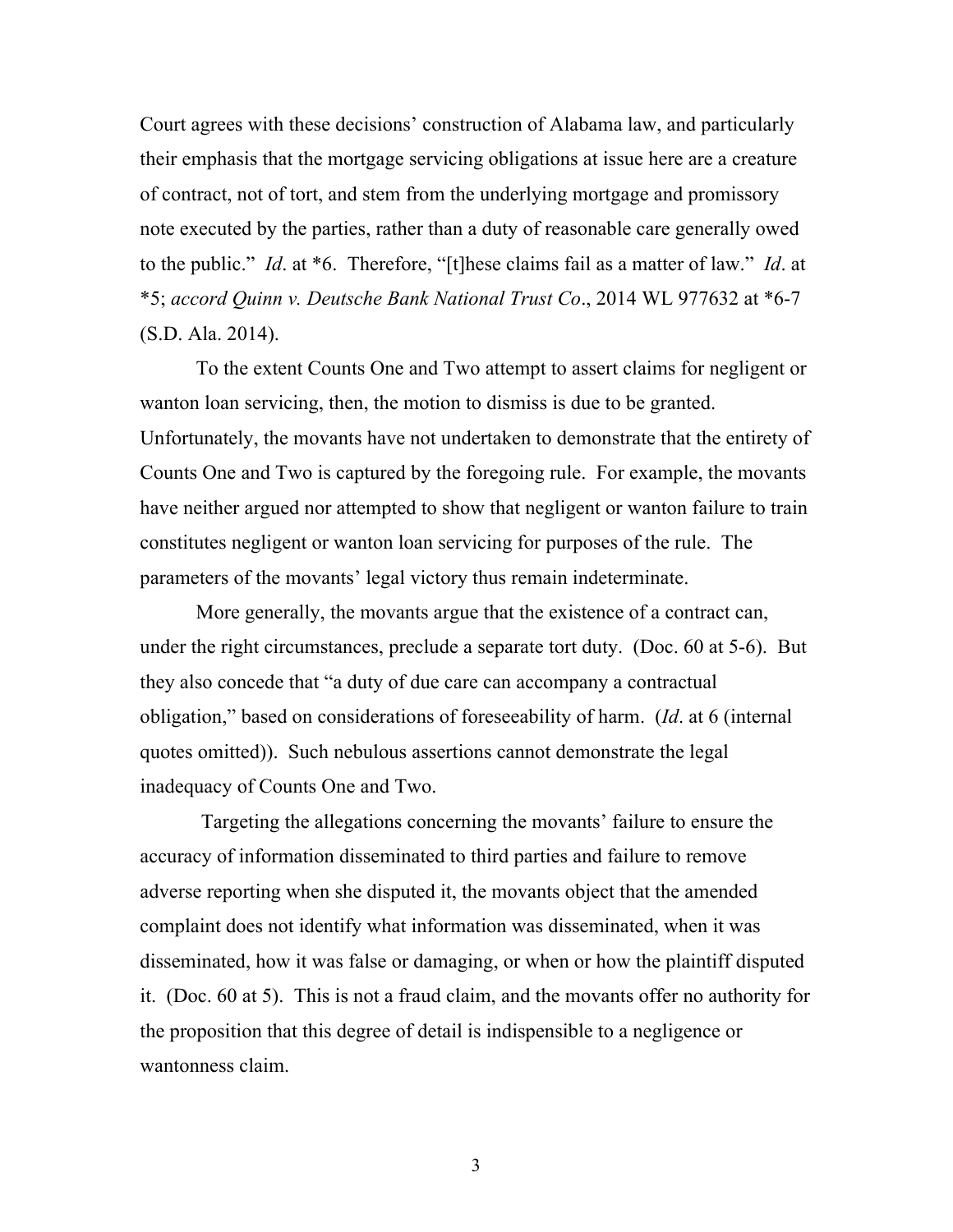#### **II. Unjust Enrichment.**

Count Three is based on the movants' actions "in attempting foreclosure," which forced the plaintiff to pay "unauthorized and unearned fees and expenses ... under threat of foreclosure." (Doc. 55 at 12). The movants note that an unjust enrichment claim generally cannot succeed when an express contract covers the same subject matter, and they point to the mortgage contract as an express contract precluding the plaintiff's unjust enrichment claim. (Doc. 60 at 8-9).

As the Court has noted, "where a plaintiff has brought claims sounding in both express contract and quasi-contract [i.e., unjust enrichment] as to the same subject matter, Alabama courts have deemed the quasi-contract claim not to be cognizable." *White v. Microsoft Corp*., 454 F. Supp. 2d 1118, 133 (S.D. Ala. 2006). The movants, however, have not addressed whether the mortgage contract addresses the same "subject matter" (however that term is to be defined) as the unjust enrichment claim. The Court therefore cannot ascertain whether the unjust enrichment claim is precluded.

#### **III. Wrongful Foreclosure.**

The Court previously "has concluded that Alabama law recognizes no claim for wrongful foreclosure unless: (1) a foreclosure sale took place; and (2) the defendant acted with an improper purpose rather than to secure the plaintiff's debt." *Petty v. Rudd*, 2013 WL 1821877 at \*1 (S.D. Ala. 2013) (citing cases). The amended complaint does not allege that a foreclosure sale took place; on the contrary, Count Four complains that the movants wrongfully "initiated and attempted to conduct a foreclosure proceeding." (Doc. 55 at 13). Here, as in *Petty*, "[t]he plaintiff offers no reason the Court should depart from its prior decisions." 2013 WL 1821877 at \*1. Here, as in *Petty*, the movants thus are entitled to dismissal of this claim.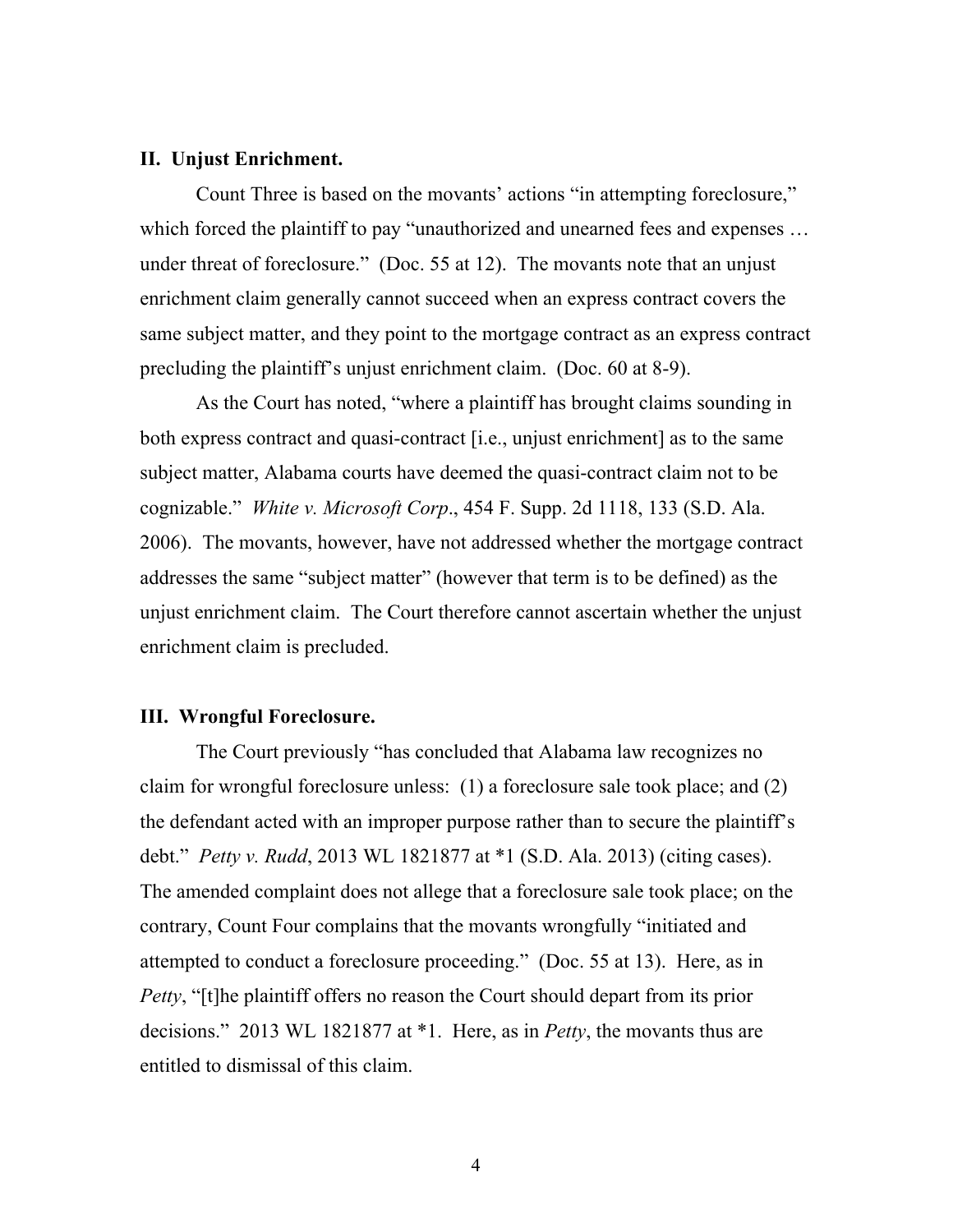## **IV. Slander of Title.**

Count Five alleges that the movants "are attempting foreclosure which has caused a cloud to be placed on the title of the property of the Plaintiff." (Doc. 55 at 14).

The elements of a slander of title action are:

(1) Ownership of the property by plaintiff; (2) falsity of the words published; (3) malice of defendant in publishing the false statements; (4) publication to some person other than the owner; (5) the publication must be in disparagement of plaintiff's property or the title thereof; and (6) that special damages were the proximate result of such publication (setting them out in detail).

*Folmar v. Empire Fire and Marine Insurance Co*., 856 So. 2d 807, 809 (Ala. 2003) (internal quotes omitted). The movants argue the amended complaint fails to satisfy the third, fourth, fifth and sixth of these elements. (Doc. 60 at 10-12).

The movants concede the amended complaint alleges that notice of foreclosure sale was repeatedly published in the Washington County News. (Doc. 60 at 11). Thus, their unexplained statement that "it is difficult to determine from Plaintiff's FAC whether a publication actually took place," (*id*.), is puzzling. *See Prickett v. BAC Home Loans*, 946 F. Supp. 2d 1236, 1243 (N.D. Ala. 2013) (Coogler, J.) (publishing notice of a foreclosure sale satisfies the publication requirement); *Phillips v. Mortgage Electronic Registration Systems, Inc*., 2013 WL 1498956 at \*11 (N.D. Ala. 2013) (Putnam, M.J.) (same); *Fassina v. CitiMortgage, Inc*., 2012 WL 2577608 at \*13 (N.D. Ala. 2012) (Proctor, J.) (same).

Similarly, while the movants complain that the amended complaint does not expressly allege that publication of the foreclosure notice "disparaged" the plaintiff's title, (Doc. 60 at 10-12), they do not address whether such a publication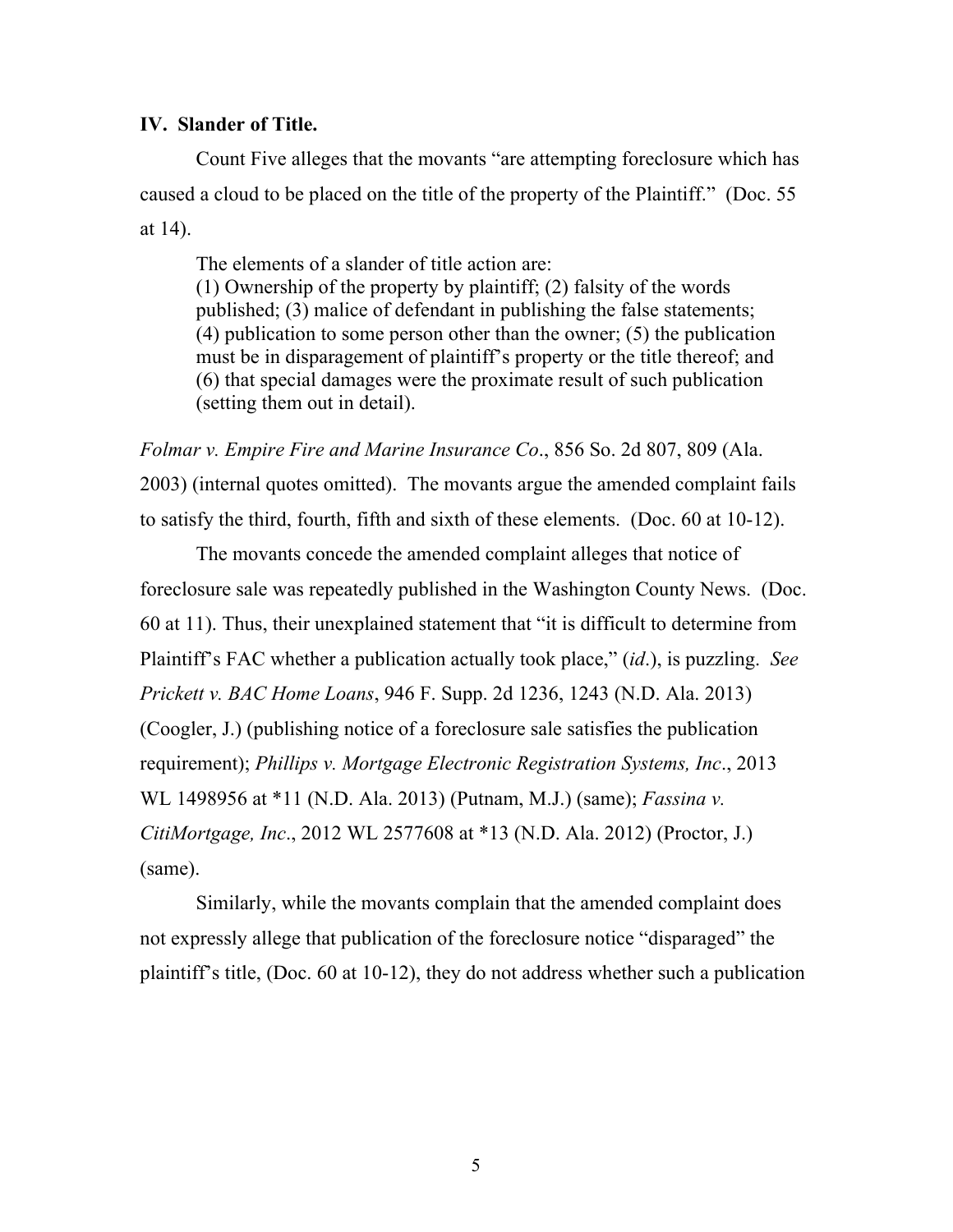of itself raises a plausible inference of disparagement, obviating more specific pleading. $<sup>1</sup>$ </sup>

The pleading of malice presents a closer question. "Malice requires proof that [the defendant] intentionally disparaged [the] plaintiff's title to the property slandered or recklessly disparaged [it] without information sufficient to support a bona fide belief in the veracity of the disparaging statement." *Roden v. Wright*, 646 So. 2d 605, 611 (Ala. 1994) (emphasis and internal quotes omitted). The amended complaint alleges that the "attempted foreclosure proceeding" was intentional, (Doc. 55 at 13), but it does not specifically allege that the movants intended to disparage the plaintiff's title without adequate justification. Similarly, the amended complaint alleges that the movants knew the plaintiff "claimed" that she was not in default and that the attempted foreclosure sale was wrongful and invalid, (*id*. at 5, 7-8), but it does not allege they knew the plaintiff in fact was not in default or that the attempted foreclosure sale in fact was wrongful and invalid.

The Court need not dwell on the pleading of malice, because it is clear the amended complaint does not adequately allege special damages. "The nature and essential effect of the special damage suffered … is that the false and malicious matter charged interrupted, or injuriously affected, some dealing of the plaintiff with his property, or naturally, reasonably, and proximately superinduced the necessity for his pecuniary expenditure to relieve his right to the property from the damnifying effect of such false and malicious slander." *Ebersole v. Fields*, 62 So. 73, 75 (Ala. 1913); *see also Norman v. Bozeman*, 605 So. 2d 1210, 1214 (Ala. 1992) (no special damages when no evidence of lost sales or profits); *Rice v. JPMorgan Chase Bank NA*, 2014 WL 3889472 at \*9 \*N.D. Ala. 2014)

 $<sup>1</sup>$  An element such as disparagement may be pleaded by "inferential allegations,"</sup> *Wilchombe v. TeeVee Toons, Inc.*, 555 F.3d 949, 960 (11<sup>th</sup> Cir. 2009) (internal quotes omitted), so the failure to employ the word "disparaged" is not necessarily fatal. The pleaded facts must render the element of disparagement "plausible," *Bell Atlantic Corp. v. Twombly*, 550 U.S. at 570, but the movants have failed to show that a foreclosure notice does not plausibly suggest disparagement.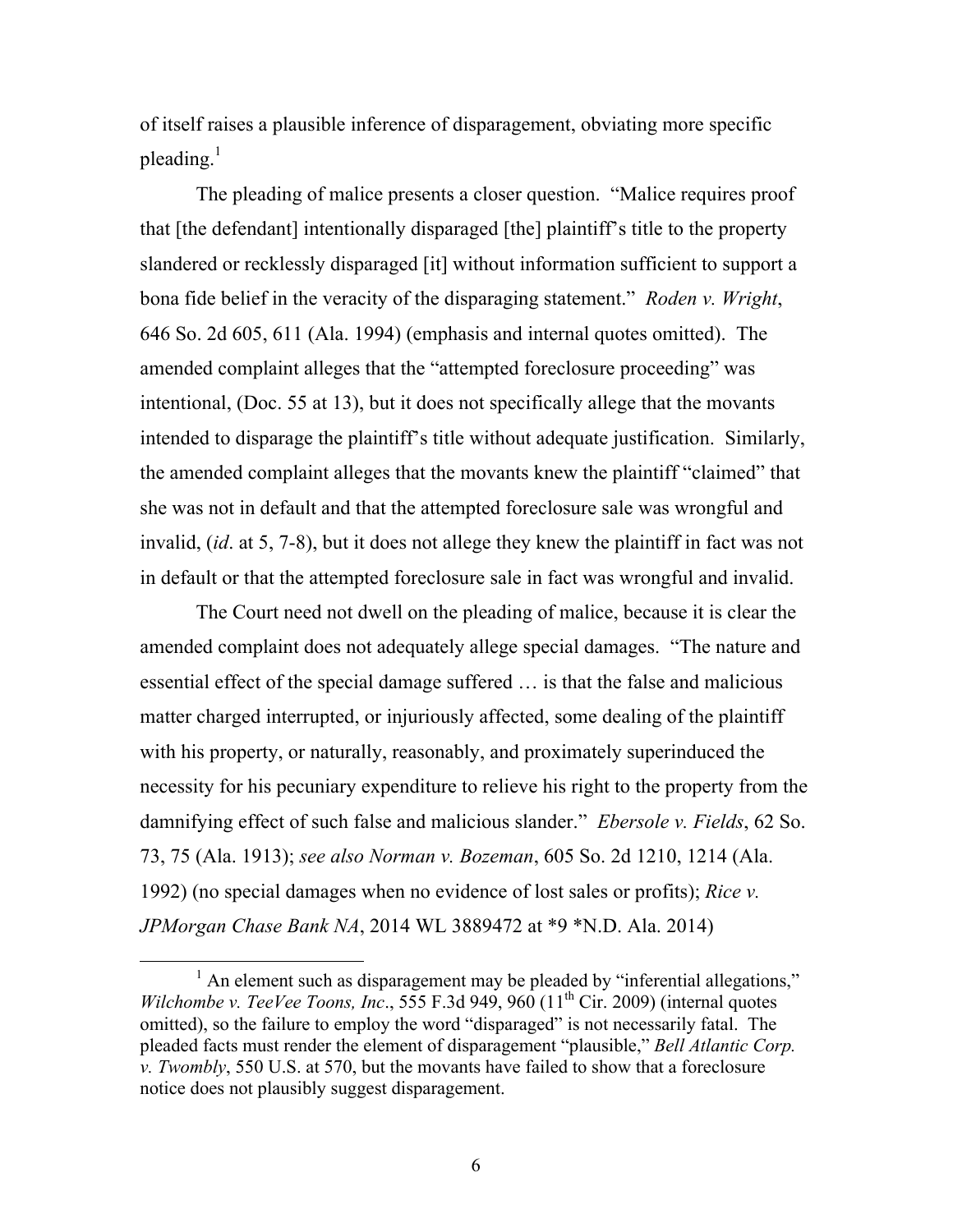("Typically, special damages pertain to failed transactions or other forms of lost profits relating to the property.").

The amended complaint alleges that the slander of the plaintiff's title "caused [her] to suffer injuries and damages." (Doc. 55 at 14). This constitutes a complete failure to plead special damages and renders the claim subject to dismissal. *Rice*, 2014 WL 3889472 at \*9 (ruling that an identical statement of damages "is insufficient to plead special damages because it neither alleges the unique types of damage to someone's use of property that would support a slander of title claim nor alleges specific damages that are traceable to the purported slander itself (the publication in the newspaper) as opposed to the other alleged actions in the complaint").

# **V. Fraud.**

The movants argue that Count Seven fails to plead fraud with particularity. (Doc. 60 at 12-13).

"[A] party must state with particularity the circumstances constituting fraud …." Fed. R. Civ. P. 9(b). As the plaintiff acknowledges, (Doc. 64 at 19-20), in order to satisfy Rule 9(b) she must allege: "(1) the precise statements, documents, or misrepresentations made; (2) the time, place, and person responsible for the statement; (3) the content and manner in which these statements misled the Plaintiffs; and (4) what the defendants gained by the alleged fraud." *American Dental Association v. Cigna Corp.*, 605 F.3d 1283, 1291  $(11<sup>th</sup> Cir. 2010)$  (internal quotes omitted). The particularity requirement must be met as to each defendant. *Id.* ("The plaintiff must allege facts with respect to each defendant's participation in the fraud.").

Count Seven alleges that the movants and Green Tree "misrepresented that the loan was in default. Further, the Defendants made false and misleading representations, to wit: dissemination of inaccurate information regarding the loan account as being in default and dissemination of inaccurate information regarding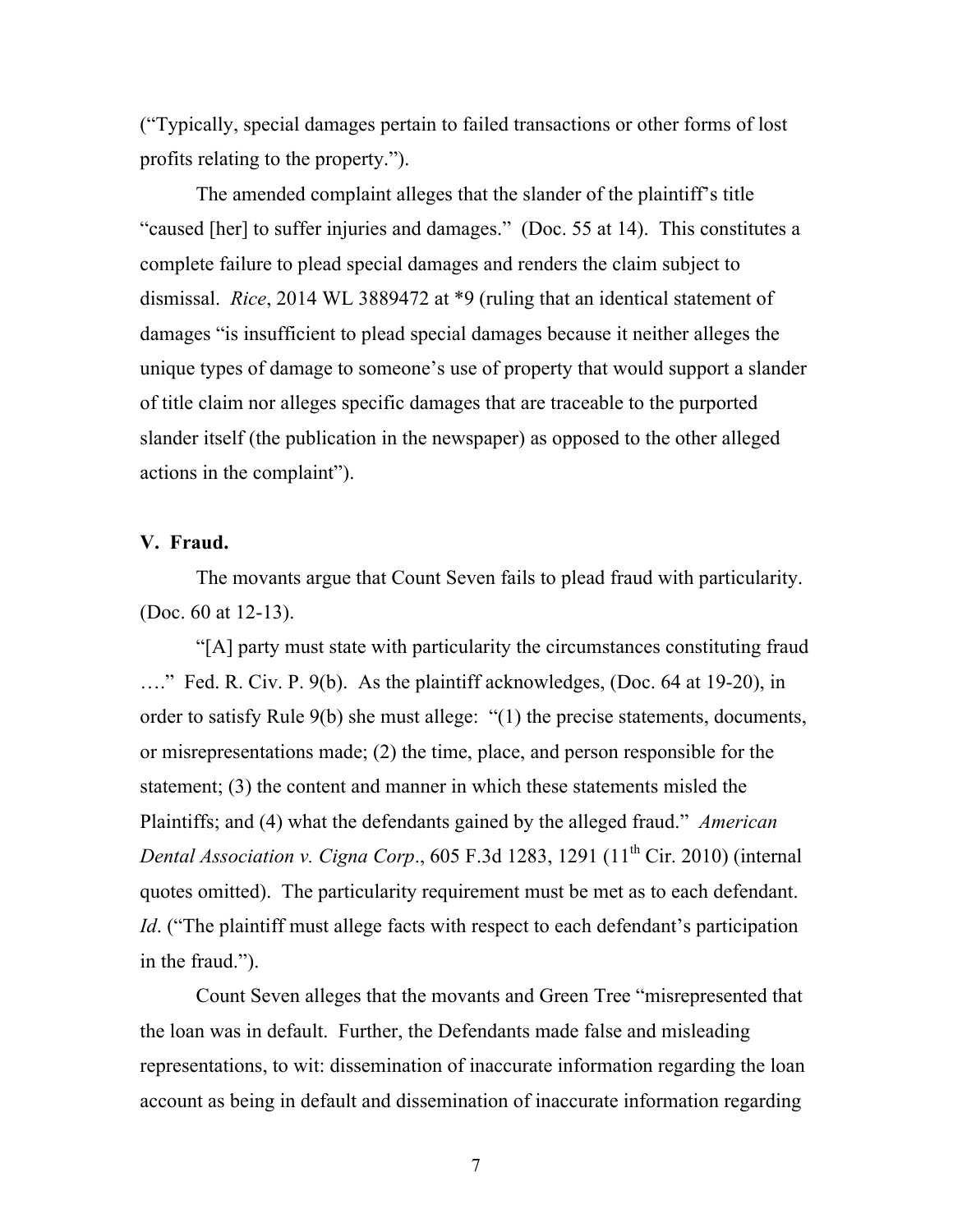the credit history and credit of the Plaintiff that was known to be false." (Doc. 55 at 18).

Count Seven identifies the general subject matter (default, credit, credit history), but it does not identify the "precise statements" made regarding these subjects. Nor does Count Seven even generally allege who (or even which defendant) made each representation, when they did so, where they did so, or by what medium. Indeed, it is not clear from Count Seven to whom each representation was made, whether to the plaintiff or to others. Count Seven patently falls far short of the particularity required by Rule 9(b). The plaintiff's ipse dixit to the contrary, (Doc. 64 at 21), changes nothing.

## **VI. Declaratory Relief.**

Count Fourteen alleges that the defendants breached the contract with the plaintiff regarding notice and payment application. It seeks as relief an order: (1) declaring that the plaintiff is not in default; (2) declaring the notice of default null and void; (3) declaring that the defendants have no right or authority to foreclose; and (4) prohibiting foreclosure. (Doc. 55 at 34-35).

The movants construe Count Fourteen as an action to quiet title and thereby eliminate the mortgage and underlying debt without payment of the debt. (Doc. 60 at 14-15). The Court does not read Count Fourteen so broadly; instead, it appears the plaintiff seeks only to preclude foreclosure based on the alleged defaults made the basis of the attempted foreclosure proceedings. Certainly the movants have identified no justification for dismissing Count Fourteen "in its entirety." (*Id*. at 15).

### **VII. Amendment.**

The plaintiff requests leave of Court to file a second amended complaint should the Court grant any portion of the motion to dismiss. (Doc. 64 at 14, 16, 21, 22). The request is subject to Rule 15(a), which provides that a court "should